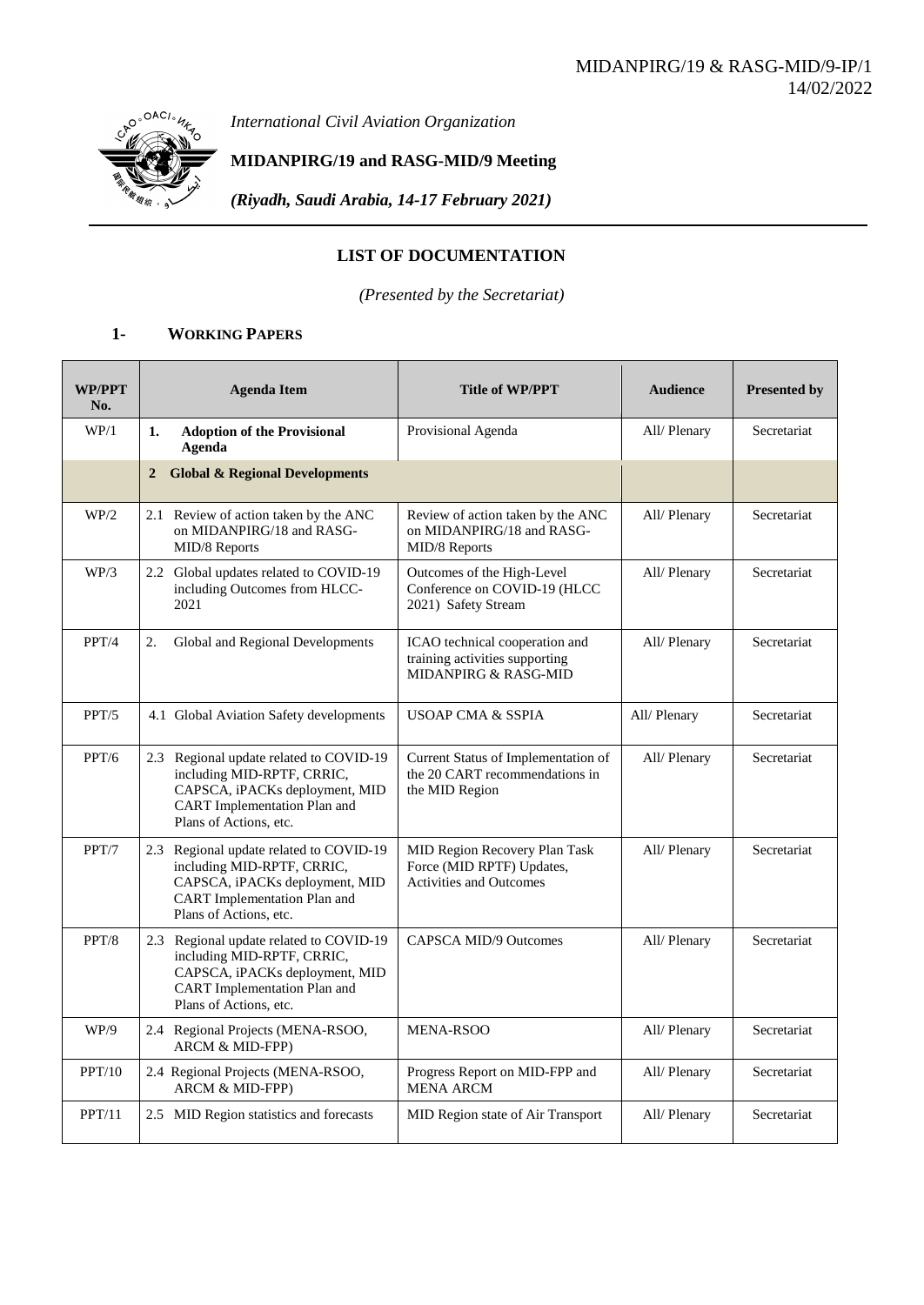| <b>WP/PPT</b><br>No. |                                                         | <b>Agenda Item</b>                                                                                 | Title of WP/PPT                                                                                | <b>Audience</b> | <b>Presented by</b>           |
|----------------------|---------------------------------------------------------|----------------------------------------------------------------------------------------------------|------------------------------------------------------------------------------------------------|-----------------|-------------------------------|
|                      | 3<br><b>Coordination between MIDANPIRG and RASG-MID</b> |                                                                                                    |                                                                                                |                 |                               |
| WP/12                | 3.1                                                     | Follow-up on the PIRG/RASG MID<br>Conclusions and Decisions                                        | Follow-up on the PIRG/RASG MID<br>Conclusions and Decisions                                    | All/ Plenary    | Secretariat                   |
| PPT/13               | 3.2                                                     | MID Region Safety priorities                                                                       | MID Region Safety priorities and<br><b>Status of Safety Performance</b>                        | All/ Plenary    | Secretariat                   |
| WP/14                | 3.3                                                     | Air Navigation Subjects of interest<br>to RASG-MID including RVSM<br>operations and Monitoring     | MID Region readiness for the<br>Airport Collaborative Decision<br>Making (ACDM) Implementation | All/ Plenary    | Secretariat                   |
| WP/15                |                                                         | 3.3 Air Navigation Subjects of interest to<br>RASG-MID including RVSM<br>operations and Monitoring | <b>RVSM Operations and Monitoring</b><br>Activities in the MID Region                          | All/ Plenary    | Secretariat/<br><b>MIDRMA</b> |
| WP/16                |                                                         | 3.3 Air Navigation Subjects of interest to<br>RASG-MID including RVSM<br>operations and Monitoring | <b>GNSS &amp; Radio Altimeter</b><br>Interferences                                             | All/ Plenary    | Secretariat/<br><b>IATA</b>   |
| WP/17                |                                                         | 3.3 Air Navigation Subjects of interest to<br>RASG-MID including RVSM<br>operations and Monitoring | <b>UASs</b>                                                                                    | All/ Plenary    | Secretariat                   |
| PPT/18               | 3.4                                                     | Safety Subjects of interest to<br><b>MIDANPIRG</b>                                                 | MID Region Dashboard on Global<br>Reporting Format Implementation                              | All/ Plenary    | Secretariat                   |
| PPT/19               | 3.4                                                     | Safety Subjects of interest to<br><b>MIDANPIRG</b>                                                 | New Obstacle Limitation Surfaces<br>(OLS) Planning and Design                                  | All/ Plenary    | Secretariat                   |
|                      | 4                                                       | <b>RASG-MID Work Programme</b>                                                                     |                                                                                                |                 |                               |
| WP/20                | 4.1                                                     | Global Aviation Safety<br>developments                                                             | Global Aviation Safety<br>developments                                                         | <b>RASG</b>     | Secretariat                   |
| PPT/21               | 4.1                                                     | Global Aviation Safety<br>developments                                                             | Global Aviation Safety<br>developments                                                         | <b>RASG</b>     | Secretariat                   |
| WP/22                |                                                         | 4.2 Follow-up on the RASG-MID/8<br>Conclusions and Decisions                                       | Follow-up on the RASG-MID/8<br>Conclusions and Decisions                                       | <b>RASG</b>     | Secretariat                   |
| WP/23                |                                                         | 4.3 Outcomes of the ASRG/3 meeting                                                                 | Outcomes of the ASRG/3 meeting                                                                 | <b>RASG</b>     | Secretariat                   |
| PPT/24               | 4.3                                                     | Outcomes of the ASRG/3 meeting                                                                     | 10 <sup>th</sup> MID ASR                                                                       | <b>RASG</b>     | Secretariat                   |
| WP/25                | 4.4                                                     | Outcomes of the SEIG/3 meeting                                                                     | Outcomes of the SEIG/3 meeting                                                                 | <b>RASG</b>     | Secretariat                   |
| WP/26                | 4.5                                                     | Outcomes of the ASPIG/3 meeting                                                                    | <b>AGA-AOP Safety Matters</b>                                                                  | <b>RASG</b>     | Secretariat                   |
| WP/27                | 4.5                                                     | Outcomes of the ASPIG/3 meeting                                                                    | Aerodromes Safety Dashboard                                                                    | <b>RASG</b>     | Secretariat                   |
| WP/28                |                                                         | 4.6 Outcomes of the AIIG/1 meeting                                                                 | Outcomes of the AIIG/1 meeting                                                                 | <b>RASG</b>     | Secretariat                   |
| PPT/29               |                                                         | 4.6 Outcomes of the AIIG/1 meeting                                                                 | Safety study "Detecting Errors of<br>Takeoff Performance calculations<br>past TOGA selection"  | <b>RASG</b>     | Saudi Arabia<br>AIB           |
| WP/30                |                                                         | 4.7 RASG-MID Working Arrangements<br>and Election of Chairpersons                                  | <b>RASG-MID Working Arrangements</b><br>and Election of Chairpersons                           | <b>RASG</b>     | Secretariat                   |
| WP/31                |                                                         | 4.8 Fourth Edition of the RASG-MID<br>Procedural Handbook                                          | Fourth Edition of the RASG-MID<br>Procedural Handbook                                          | RASG            | Secretariat                   |
| WP/32                |                                                         | 4.9 Future Work Programme                                                                          | Future Work Programme including<br>5th MID Region Safety Summit                                | <b>RASG</b>     | Secretariat                   |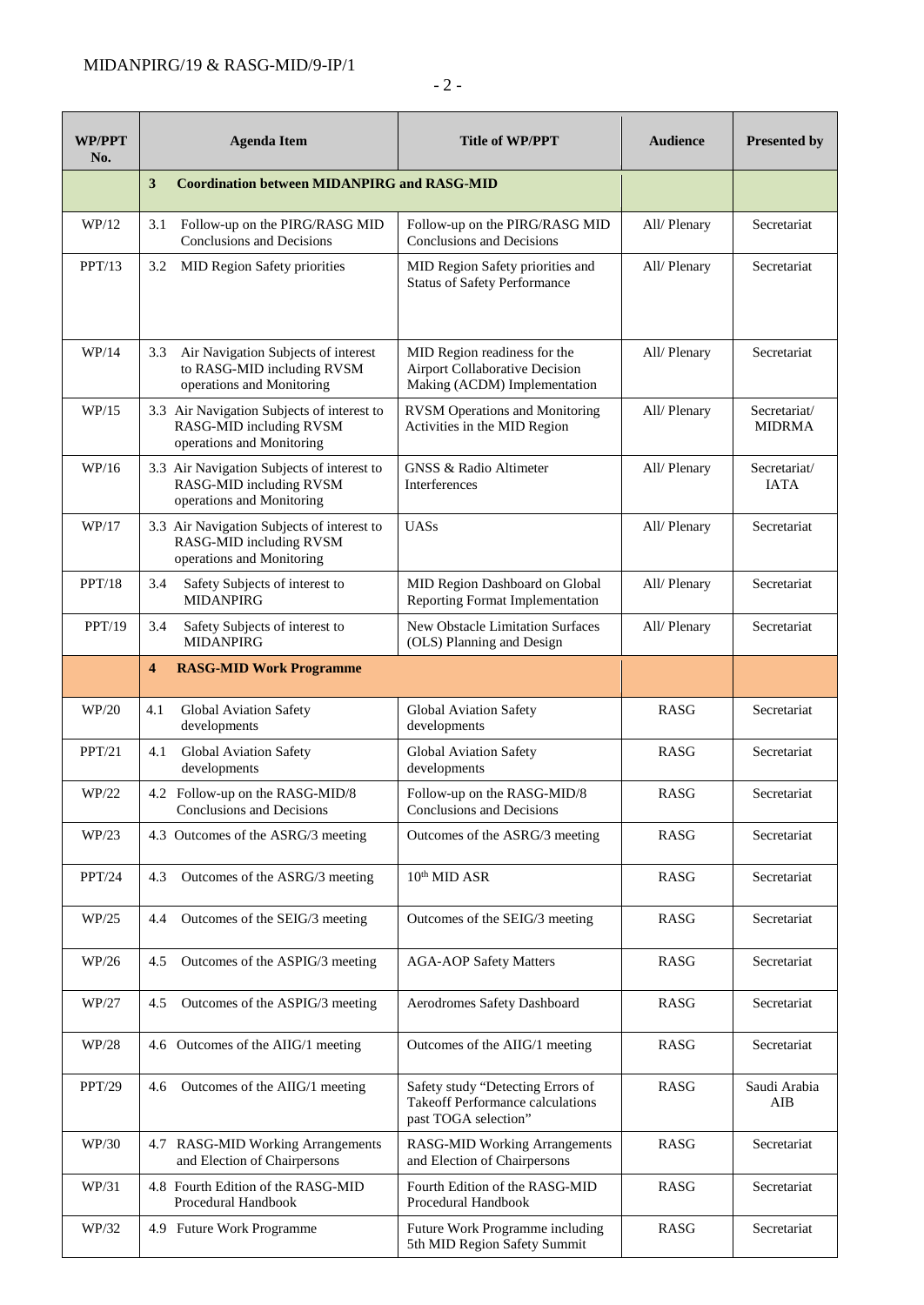| WP/PPT<br>No. | <b>Agenda Item</b>                                                  | <b>Title of WP/PPT</b>                                                                             | <b>Audience</b>   | <b>Presented by</b>   |
|---------------|---------------------------------------------------------------------|----------------------------------------------------------------------------------------------------|-------------------|-----------------------|
|               | 5<br><b>MIDANPIRG Work Programme</b>                                |                                                                                                    |                   |                       |
| PPT/33        | 5.1 Global Air Navigation developments                              | Global Air Navigation developments                                                                 | <b>MIDAN PIRG</b> | Secretariat           |
| WP/34         | 5.2 Follow-up<br>MIDANPIRG/18<br>on<br>Conclusions and Decisions    | Follow-up<br>MIDANPIRG/18<br>on<br>Conclusions and Decisions                                       | <b>MIDAN PIRG</b> | Secretariat           |
| WP/35         | 5.3 MID Region Air Navigation priorities<br>and targets             | MID Region Air Navigation Report-<br>2021                                                          | <b>MIDAN PIRG</b> | Secretariat           |
| PPT/36        | 5.3<br>MID<br>Region<br>Air<br>Navigation<br>priorities and targets | MID<br>Region<br>Navigation<br>Air<br>priorities and targets                                       | <b>MIDAN PIRG</b> | Secretariat           |
| WP/37         | 5.4 AIM                                                             | Digital Datasets<br>planning<br>and<br>implementation                                              | <b>MIDAN PIRG</b> | Secretariat           |
| WP/38         | 5.4 AIM                                                             | <b>MIDAD</b> Project                                                                               | <b>MIDAN PIRG</b> | Secretariat           |
| WP/39         | 5.4 AIM                                                             | MID Region AIM Implementation<br>Roadmap                                                           | <b>MIDAN PIRG</b> | Secretariat           |
| WP/40         | 5.4 AIM                                                             | NOTAM issues/proliferation                                                                         | <b>MIDAN PIRG</b> | Secretariat           |
| WP/41         | 5.5 PBN                                                             | Status of PBN Implementation in the<br><b>MID Region</b>                                           | <b>MIDAN PIRG</b> | Secretariat           |
| PPT/42        | PBN<br>5.5                                                          | Progress Report on the establishment<br>of the MID FPP and outcomes of the<br>MID FPP SC/1 meeting | <b>MIDAN PIRG</b> | Secretariat           |
| WP/43         | 5.6 AGA-AOP                                                         | <b>AGA-AOP Air Navigation Matters</b>                                                              | <b>MIDAN PIRG</b> | Secretariat           |
| WP/44         | 5.7 ATM/SAR                                                         | <b>MID ATS Route Network Table</b>                                                                 | <b>MIDAN PIRG</b> | Secretariat           |
| WP/45         | 5.7 ATM/SAR                                                         | MID ATFM Implementation                                                                            | <b>MIDAN PIRG</b> | Secretariat           |
| WP/46         | 5.7 ATM/SAR                                                         | <b>FWC2022</b>                                                                                     | <b>MIDAN PIRG</b> | Secretariat/<br>Qatar |
| WP/47         | 5.7 ATM/SAR                                                         | MID Region ATM Contingency<br>Plan                                                                 | <b>MIDAN PIRG</b> | Secretariat           |
| WP/48         | 5.7 ATM/SAR                                                         | <b>CMC/FUA</b>                                                                                     | <b>MIDAN PIRG</b> | Secretariat           |
| WP/49         | 5.7 ATM/SAR                                                         | <b>HLAC</b>                                                                                        | <b>MIDAN PIRG</b> | Secretariat           |
| WP/50         | 5.7 ATM/SAR                                                         | Usage of ATC Simulators                                                                            | <b>MIDAN PIRG</b> | Secretariat/UA<br>Ε   |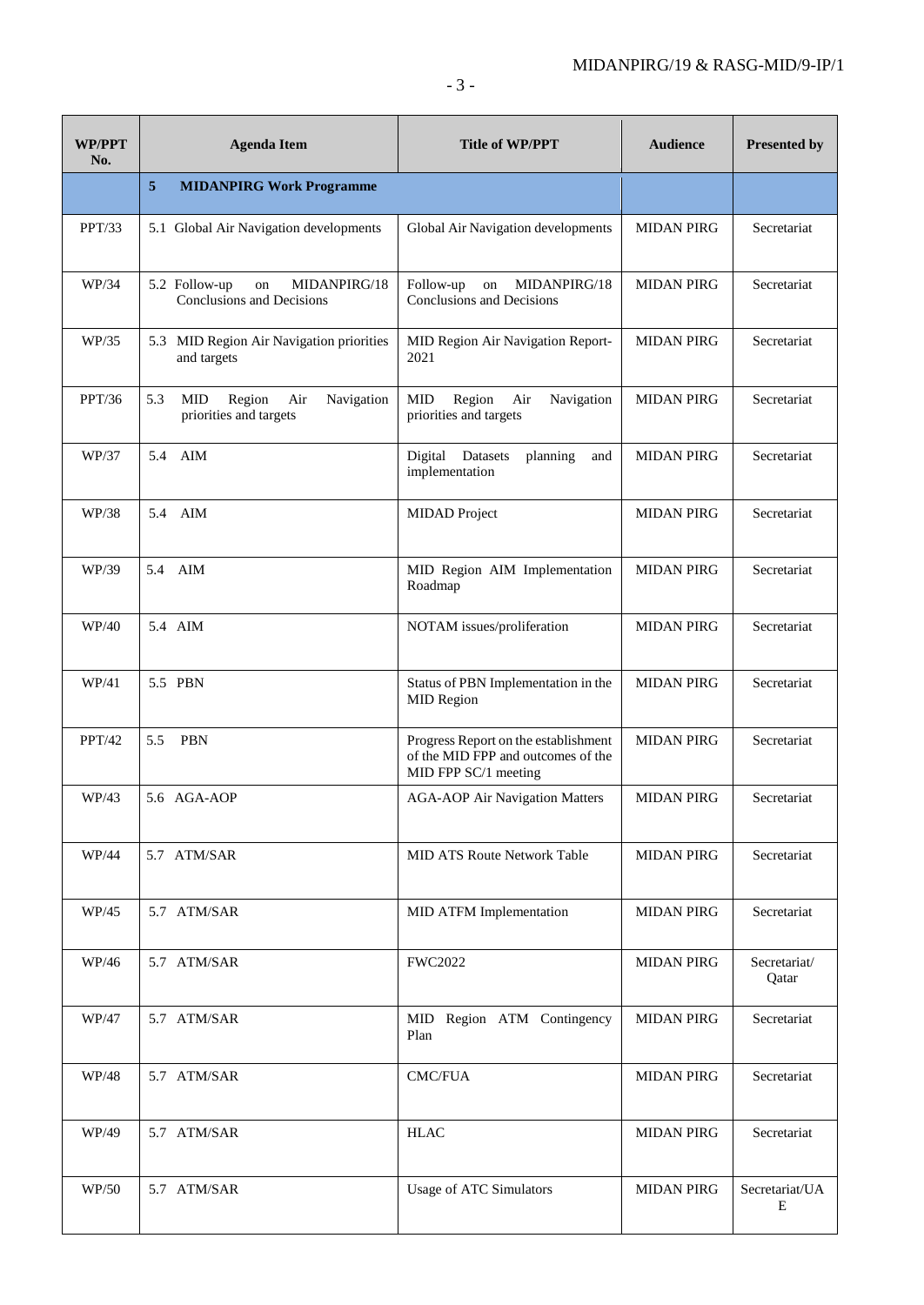| <b>WP/PPT</b><br>No. | <b>Agenda Item</b>                                                                                 | <b>Title of WP/PPT</b>                                                                         | <b>Audience</b>   | <b>Presented by</b> |
|----------------------|----------------------------------------------------------------------------------------------------|------------------------------------------------------------------------------------------------|-------------------|---------------------|
| WP/51                | 5.7 ATM/SAR                                                                                        | SAR Implementation issues                                                                      | <b>MIDAN PIRG</b> | Secretariat         |
| WP/52                | 5.8 CNS                                                                                            | Frequency Management                                                                           | <b>MIDAN PIRG</b> | Secretariat         |
| WP/53                | 5.8 CNS                                                                                            | <b>Communication Matters</b>                                                                   | <b>MIDAN PIRG</b> | Secretariat         |
| WP/54                | 5.8 CNS                                                                                            | ANS Cyber Security                                                                             | <b>MIDAN PIRG</b> | Secretariat         |
| WP/55                | 5.8 CNS                                                                                            | <b>Surveillance Matters</b>                                                                    | <b>MIDAN PIRG</b> | Secretariat         |
| WP/56                | 5.9 MET                                                                                            | MET Implementation issues                                                                      | <b>MIDAN PIRG</b> | Secretariat         |
| WP/57                | 5.10 Air Navigation Deficiencies                                                                   | MID Air Navigation Deficiencies<br><b>Status</b>                                               | <b>MIDAN PIRG</b> | Secretariat         |
| WP/58                | 5.10 Air Navigation Deficiencies                                                                   | MID Air Navigation Deficiencies<br><b>Management Process</b>                                   | <b>MIDAN PIRG</b> | Secretariat         |
| WP/59                | 5.11 MIDANPIRG Working<br>Arrangements<br>and Election<br>of<br>Chairpersons                       | <b>MIDANPIRG</b><br>Working<br>Arrangements<br>Election of<br>and<br>Chairpersons              | <b>MIDAN PIRG</b> | Secretariat         |
| WP/60                | 5.12 MIDANPIRG Procedural Handbook                                                                 | MIDANPIRG Procedural Handbook                                                                  | <b>MIDAN PIRG</b> | Secretariat         |
| WP/61                | 5.13 Future Work Programme                                                                         | Future Work Programme                                                                          | <b>MIDAN PIRG</b> | Secretariat         |
| WP/62                | 5.8 CNS                                                                                            | G-5 Interference to Aircraft Radio<br>Altimeters                                               | <b>MIDAN PIRG</b> | <b>IATA</b>         |
| PPT/63               | 5.7 ATM                                                                                            | New ACC and ATM Projects                                                                       | <b>MIDAN PIRG</b> | Bahrain             |
| PPT/64               | 5.7 ATM                                                                                            | <b>Bahrain SAR</b>                                                                             | <b>MIDAN PIRG</b> | Bahrain             |
| WP/65                | 5.8 CNS                                                                                            | Use of Wireless Links for<br>Navigational Aids Monitoring and<br>transfer of Surveillance Data | <b>MIDANPIRG</b>  | Saudi Arabia        |
| PPT/66               | 7 Any other business                                                                               | Airports Sustainability Assessments                                                            | <b>MIDANPIRG</b>  | Saudi Arabia        |
| WP/67                | 4.9 Future Work Programme                                                                          | Certification and Authorization of<br><b>Water Aerodromes</b>                                  | RASG              | Saudi Arabia        |
| WP/68                | 4.9 Future Work Programme                                                                          | Development of Regional<br>Rotocraft/Heliocopter Workgroup<br>(RWG-MID)                        | RASG              | Saudi Arabia        |
| WP/69                | 3.3 Air Navigation Subjects of interest to<br>RASG-MID including RVSM<br>operations and Monitoring | <b>GNSS</b><br>Radio<br>Altimeter<br>&<br>Interferences                                        | All/Plenary       | Saudi Arabia        |
| WP/70                | 5.7 ATM/SAR                                                                                        | <b>IFPS</b>                                                                                    | <b>MIDANPIRG</b>  | Saudi Arabia        |
| PPT/71               | 5.8 CNS                                                                                            | Protecting Radio Altimeter<br>Operations Electromagnetic<br>Compatibility (EMC) related to 5G  | MIDANPIRG         | Saudi Arabia        |
| WP/72                | 5.8 CNS                                                                                            | ADS-B Privacy - Possible<br>Solutions                                                          | <b>MIDANPIRG</b>  | Saudi Arabia        |